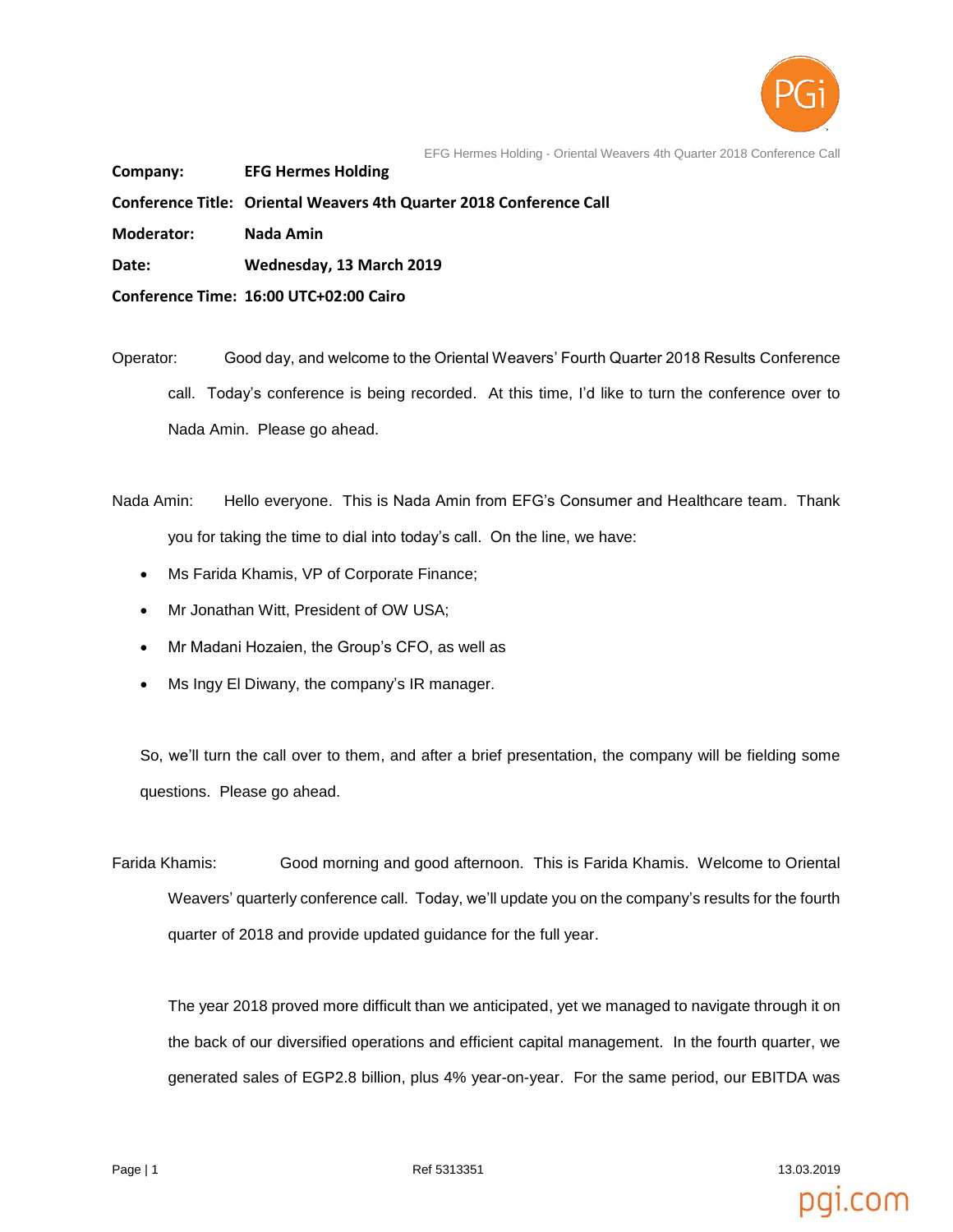

EFG Hermes Holding - Oriental Weavers 4th Quarter 2018 Conference Call EGP257 million, 27% lower year-on-year equivalent to 9.1% of sales. This came on the back of 13% higher average polypropylene prices reached \$1,275 per ton, as well as wage inflation and high electricity tariffs.

In this environment, we selectively invested approximately EGP726 million in 2018, enhanced our long-term performance. Primarily we invested in 12 new weaving looms in our factories in Egypt and in the US besides yarn machines. This added 2% to our total production capacity. Going forward, we plan to continue investing in our weaving and yarn capacities.

We have added three looms during the first quarter 2019 with plans to add an additional three more looms, expanding the market demand among other investments with the total CAPEX in the range of €10 million.

The Board proposes a DPS of EGP1.5 and this should be approved on the AGM scheduled for 2<sup>nd</sup> April. And also, today we got the approval from the Financial Regulatory Authority to go ahead with the EGM to increase our paid-in capital through the distribution of a One- for-two stock dividend. As for the guidance for year-end, we expect to achieve or to record 4-5% sales growth reaching a range of EGP10.7 billion to EGP10.9 billion.

Now we can open the floor for questions.

Operator: Thank you. If you would like to ask your question, please signal by pressing star one on your telephone keypad. If you're using a speakerphone, please make sure your mute function is turned off to allow your signal to reach our equipment. Again, that is star one to ask a question. And we will pause for just a moment. And there are no questions at this time.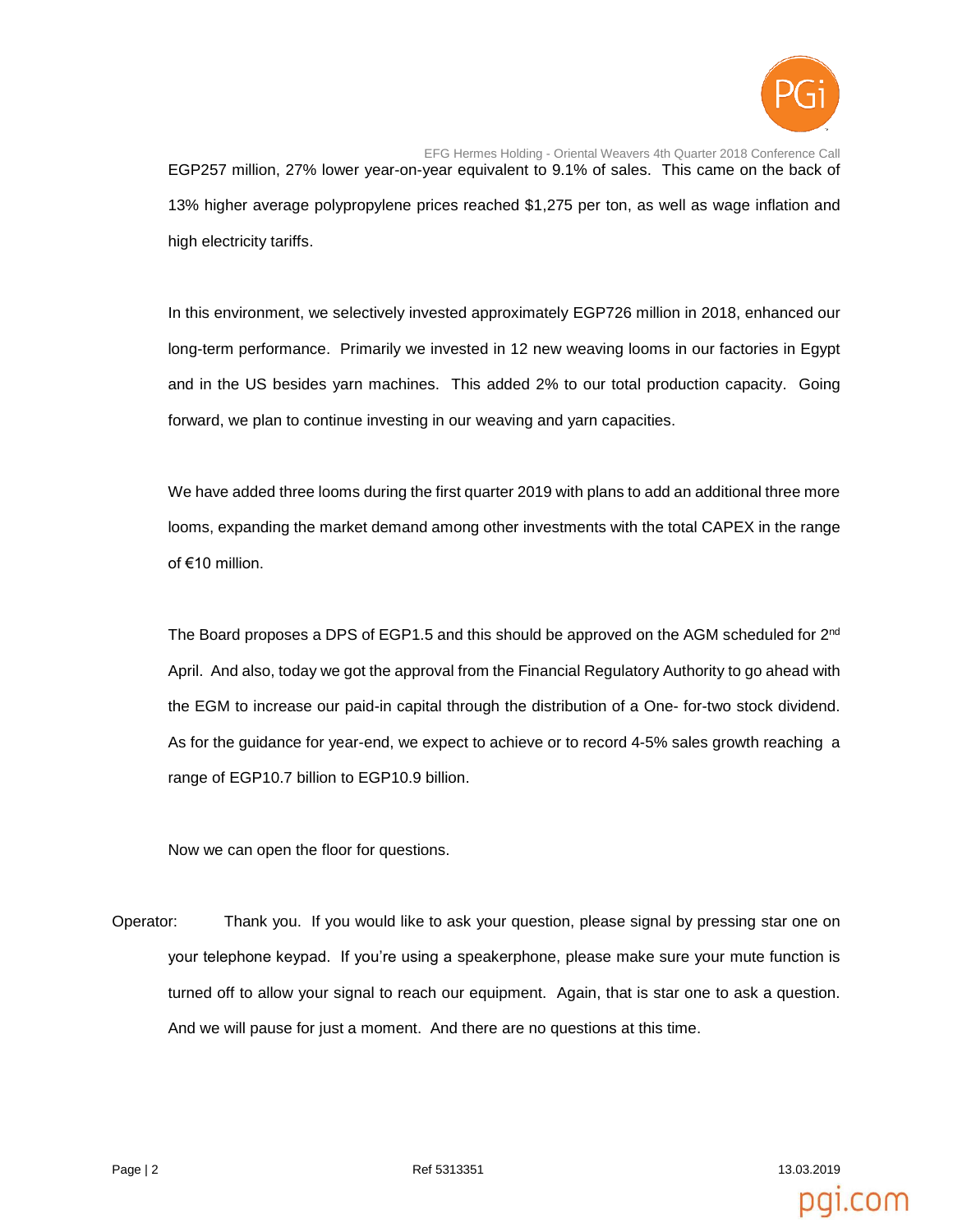

EFG Hermes Holding - Oriental Weavers 4th Quarter 2018 Conference Call Nada Amin: Maybe I can get the ball rolling. I have two main questions, please. The first one is regarding the exports rebates. I know that the program has recently changed. Is there – are there any further details about what kind of compensation the company could receive? And my question is more on the margin outlook for 2019. If you could please provide some guidance for that.

Farida Khamis: Okay, for the export rebates, we collected so far EGP40 million in the first quarter of 2019 and we expect to collect between EGP150 million to EGP170 million before year-end. Currently a new program is being discussed and it should be released by July  $1<sup>st</sup>$ . We have indications that this program will have a mix of cash and non-cash compensation for the subsidy.

As for the margins, given now that polypropylene prices are 12% lower compared to the average of last year, so the March prices were around \$1,150 per ton. So, we expect prices to increase a little bit during the coming few quarters, given the maintenance shutdowns that are expected to occur in most of the polypropylene manufacturers across Europe and the GCC. So, prices this year are expected to be within the range of \$1,200 to \$1,250. Accordingly, we expect margins to improve a little bit compared to last year to reach 12%.

Nada Amin: Okay. Thank you. Operator, could we please – are there any other question?

- Operator: We do have one question in the queue. Our question will come from Divye Arora of Daman Investments.
- Divye Arora: Hi. I have a few questions. The first one is linked to the 120 million roll back of the fees. So, can we understand – I think this was linked to the 1% your[?] charge on the exports and 1% of the local. So, this 120 million is from 2017 and 2018 both or this is only linked to 2017? And the second question would be if it was 2018, also you paid this fee, then in 2019 this should impact your margins positively in addition to the 120 million one-off write-back. That's number one.

Page | 3 Ref 5313351 13.03.2019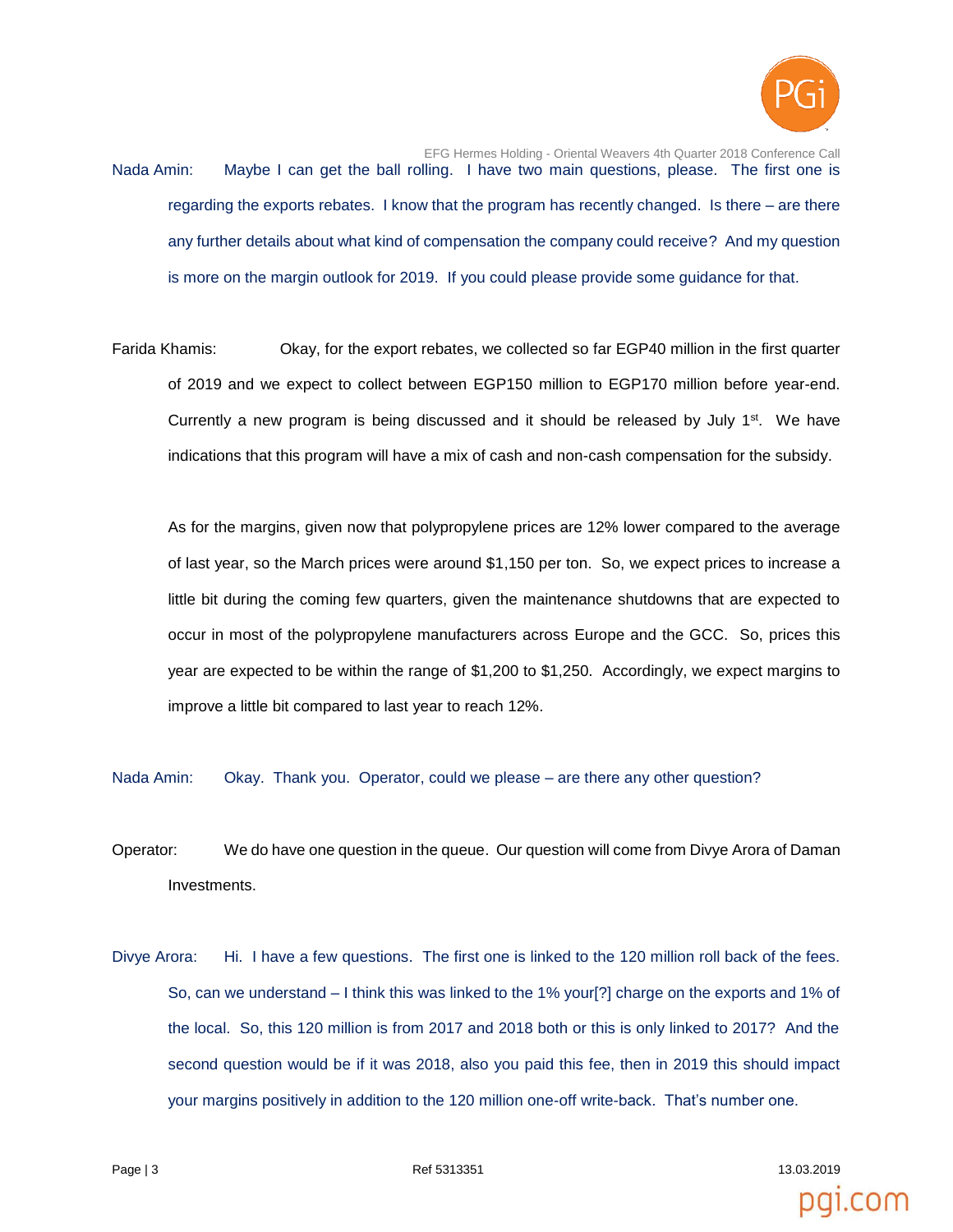

EFG Hermes Holding - Oriental Weavers 4th Quarter 2018 Conference Call

Number two, the margin guidance you are giving 12%, this is at what level, this is the EBITDA margin?

Ingy EL Diwany: Yes. Okay, do you have any further questions?

- Divye Arora: Also, regarding the export rebate program. So, you were saying you expect to collect around 170 million. Generally, you should be receiving around 350 every year. So, can we expect that once this – the new program is released, then going forward you will start having an impact of 350 million, let's say, from 2020 itself?
- Ingy El Diwany: Okay, the backlog for export rebates, currently it's around EGP490 million. We expect to collect between EGP150 million to EGP170 million in 2019. As for the free zone fees, I will leave Mr Madani to answer this question.
- Madani Hozaien: The free zone fees, the differential is around 100 million, and once the court decision is approved, we will reverse that to the P&L of maybe first or second quarter this year. This is the differential of the two years, '17 and '18.

Divye Arora: Okay, so basically you are having 50 million per year?

Madani Hozaien: It's 19 months, seven months in 2017 and 12 months in '18.

Divye Arora: So, which would mean this should positively impact your margins?

Madani Hozaien: Yeah, to the bottom line of '19, yes.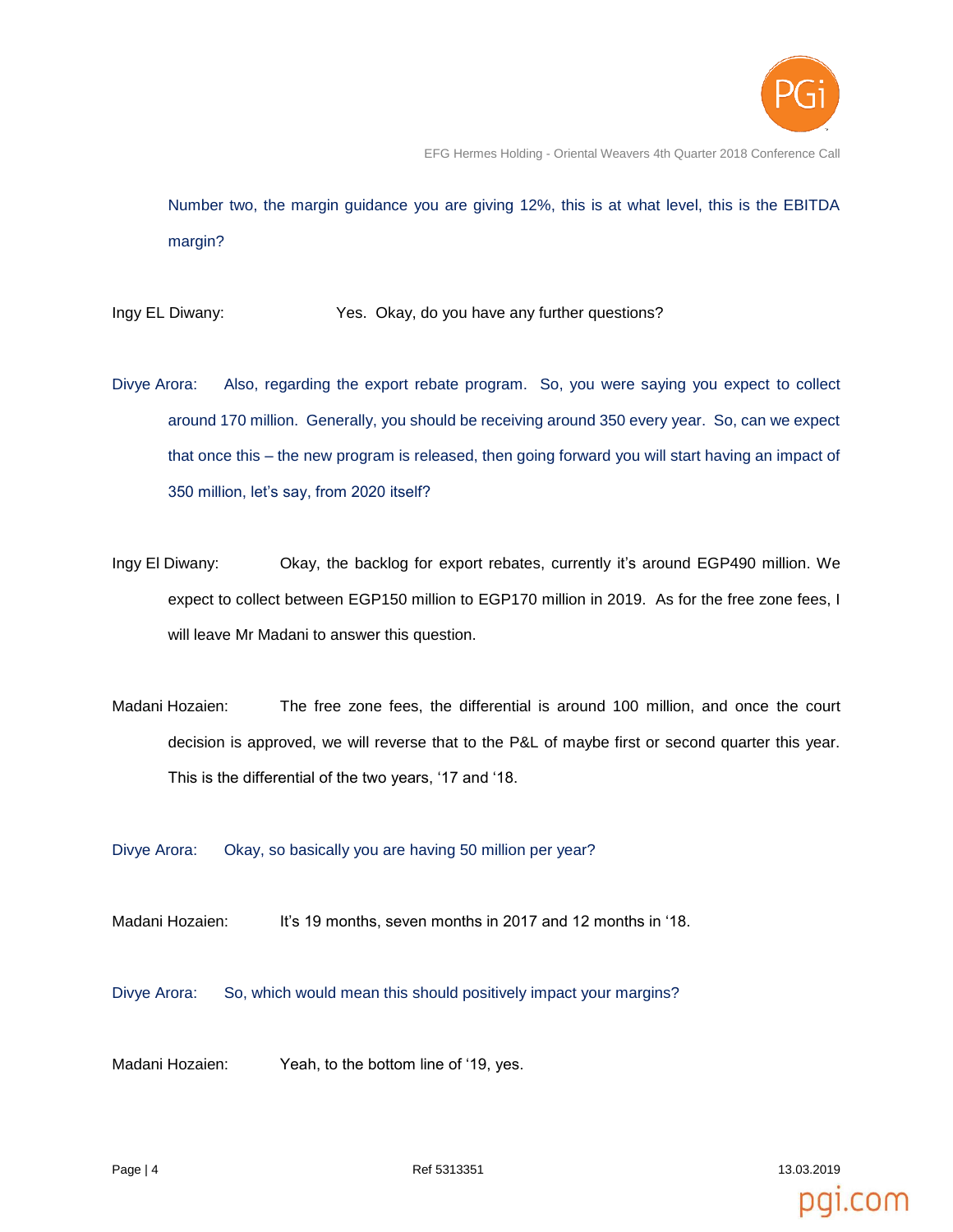

EFG Hermes Holding - Oriental Weavers 4th Quarter 2018 Conference Call Divye Arora: Yeah, so in '19, you will have a 70 million impact. That's a recurring impact going forward from '19 till the next few year – over the perpetuity, and then you will also have a one-off collection of 100 million?

Madani Hozaien: We will not accrue for it as we used to do yet.

Divye Arora: Okay. But still you have – still – okay, you will not accrue but I'm saying if you don't accrue, then there is a positive impact every year, right, of 60-70 million, whatever you are paying on the annual basis?

Madani Hozaien: Yes, around 60-70 million, yes.

- Divye Arora: 60-70 million. That's fine. And the and other question is linked to your polypropylene inventory. How many months of inventory you're holding right now and is there any plan to increase this inventory because the prices are low right now so you can actually  $-$  if your view is that the price is going to go up from the current level, then why not to hold around four to five months of inventory at this price?
- Madani Hozaien: Actually we have one month inventory, and for the time being, March is not a lowprice month.

Farida Khamis: You mean April?

Madani Hozaien: April, yeah.

Divye Arora: So, you were planning to be opportunistic if the price goes down further, you were saying you can have two, three months of inventory on your books?

Page | 5  $\blacksquare$  5313351 13.03.2019 13.03.2019 13.03.2019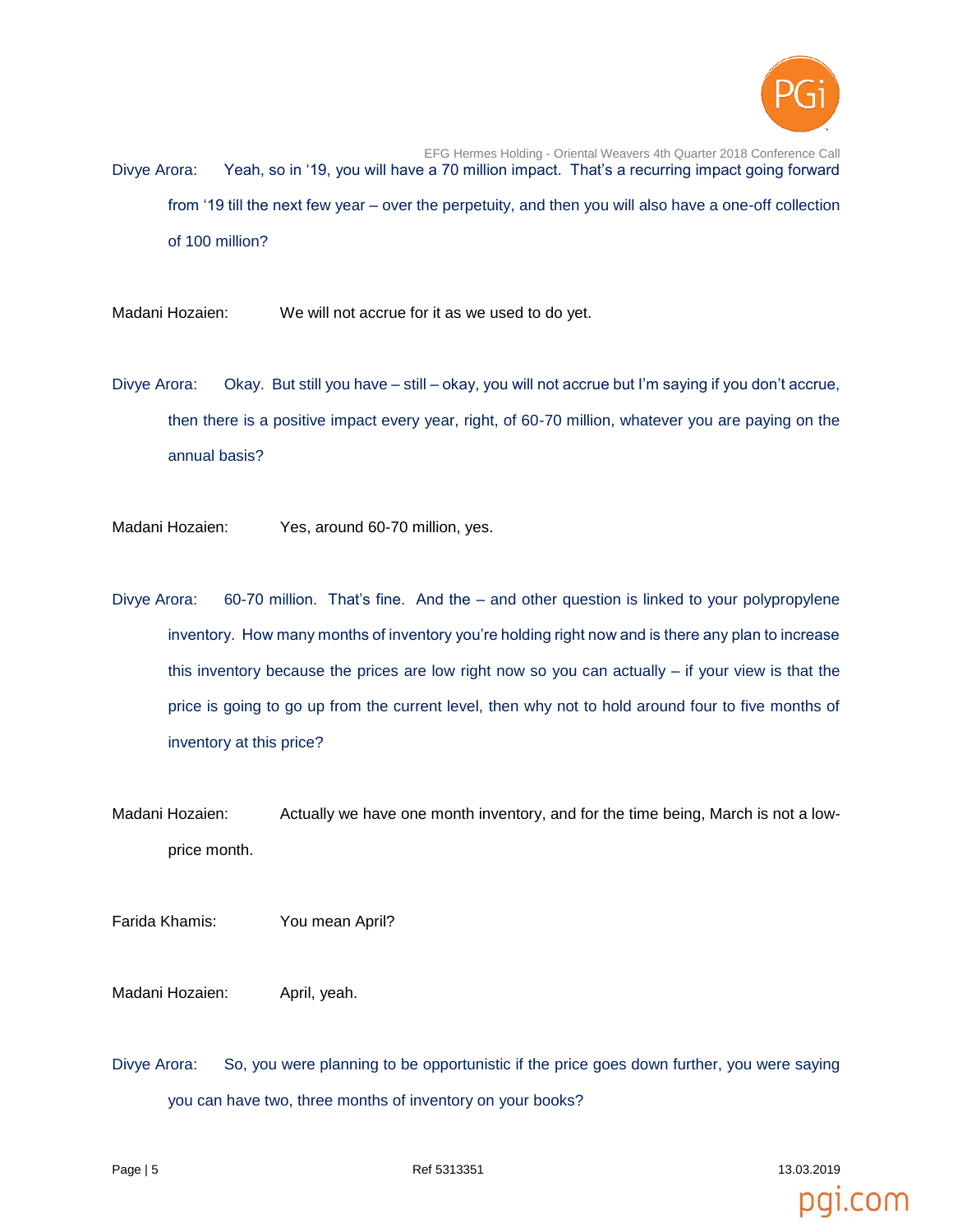

pal.com

EFG Hermes Holding - Oriental Weavers 4th Quarter 2018 Conference Call

- Farida Khamis: We're studying now the possibility of warehousing to be able to do so. So, hopefully we can do so before the prices increase if they are set to. So, we're definitely studying that now.
- Divye Arora: Okay, but what is your capacity, how much can you store? How much inventory can you store?
- Farida Khamis: Currently just one month.
- Divye Arora: Okay. So, you have to build more warehouses, you are saying, to store?
- Farida Khamis: Exactly. So, we're studying renting or building new warehouses. We're seeing if we can store in our suppliers' factory.
- Divye Arora: Okay. In 2018, for the full year, what was the drop in the volumes in the local market?
- Farida Khamis: The drop in the volumes for the local market; [inaudible] mainly after MAC, the tufted division, because of the change in policy, we focused in 2018 on selling medium to high qualities which came in with higher average selling price but lower volumes. So, that's why volumes declined mainly for the local markets.

Divye Arora: But what about the overall decline?

Ingy El Diwany: Yeah, in the woven – besides that, in the woven sector, in the second half of 2018, we felt the impact of the inflationary pressures on Egyptian consumers beside the slight penetration of Turkish products into the local market after the devaluation of Turkish lira.

Page | 6 Ref 5313351 13.03.2019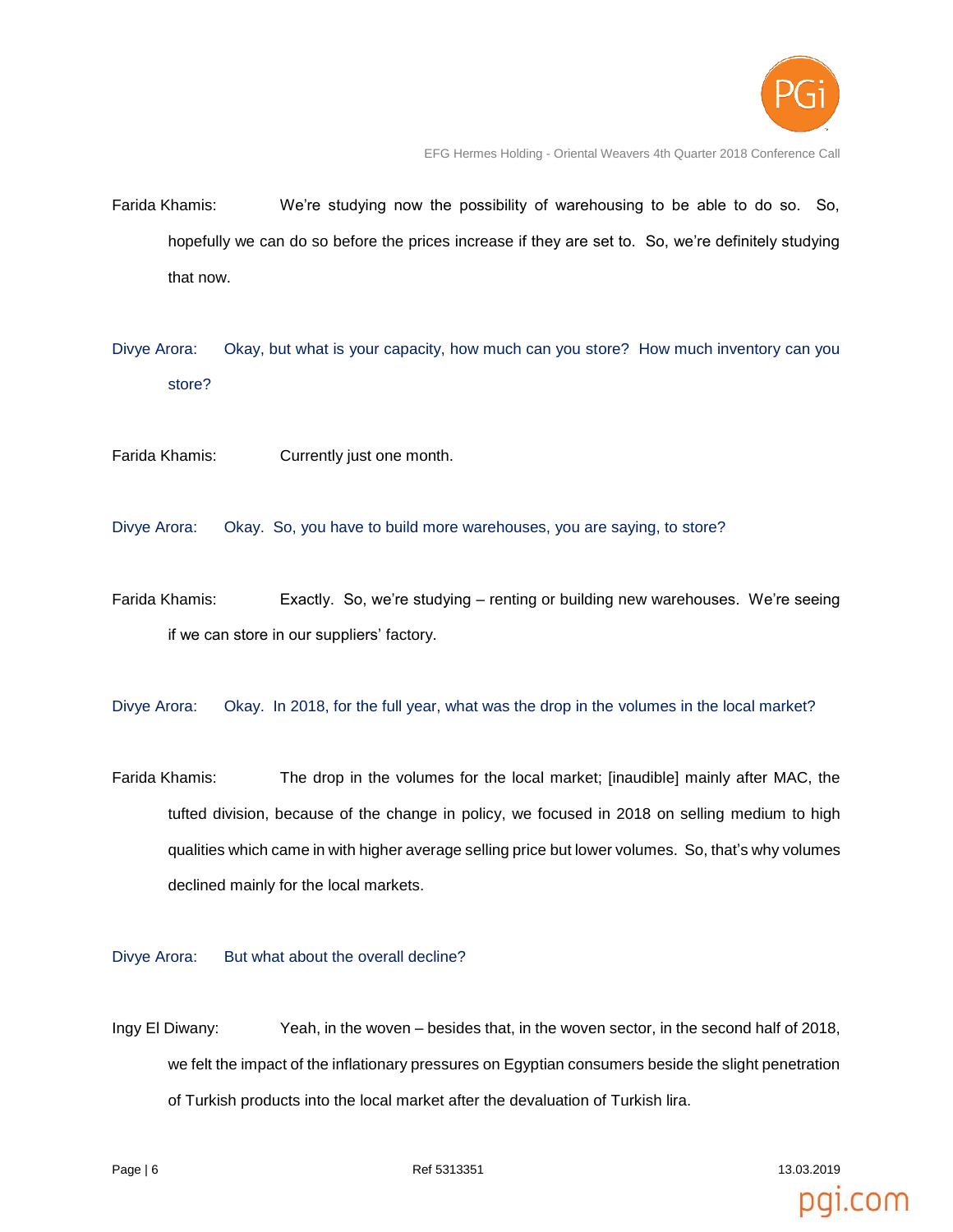

EFG Hermes Holding - Oriental Weavers 4th Quarter 2018 Conference Call

Divye Arora: Okay, that's fine. Thank you.

Speaker: Thank you.

Farida Khamis: Thank you. As for our guidance for the local market in 2019, we are expecting 7% growth and this should come after two things. We had a 5% price increase in September of 2018, so this should reflect on the next nine months of the year besides volume growth, given the new showrooms that we are targeting to open. This year we are targeting to open between 10 to 12 showrooms in addition to the new projects of the new capital.

In terms of exports, we're expecting 3-4% higher export sales in 2019. And I will give the floor to Jonathan Witt, who is joining us from OW USA. We're expecting sales growth of 5-6% in the US backed by developments for Lowe's, Costco and Home Depot. And I'll let Jonathan elaborate further.

Jonathan Witt: Good morning. Yes, we've actually ended the year on a good up note at 13% up in value and 8% up in the volume. Looking ahead at 2019, we do see 5-6% over the course of the year. Our Q1 actually will end up in the 10-11% range due to some of the placements that Farida mentioned with some national retail chains that we'll see the effect of sales and volume for this time period. So, we're excited about that. I will say that our relationships with three of our largest customers have deepened. Those new placements should drive sales through the balance of the year. Our sales to the furniture stores, which is the second largest segment next to the national retail chains, continues to be strong, even though as an industry, the furniture segment has suffered the past, especially three months, the National retail Federation release numbers that their sales in January were down 2.7% versus last year January; and December they were down 1.4%. So,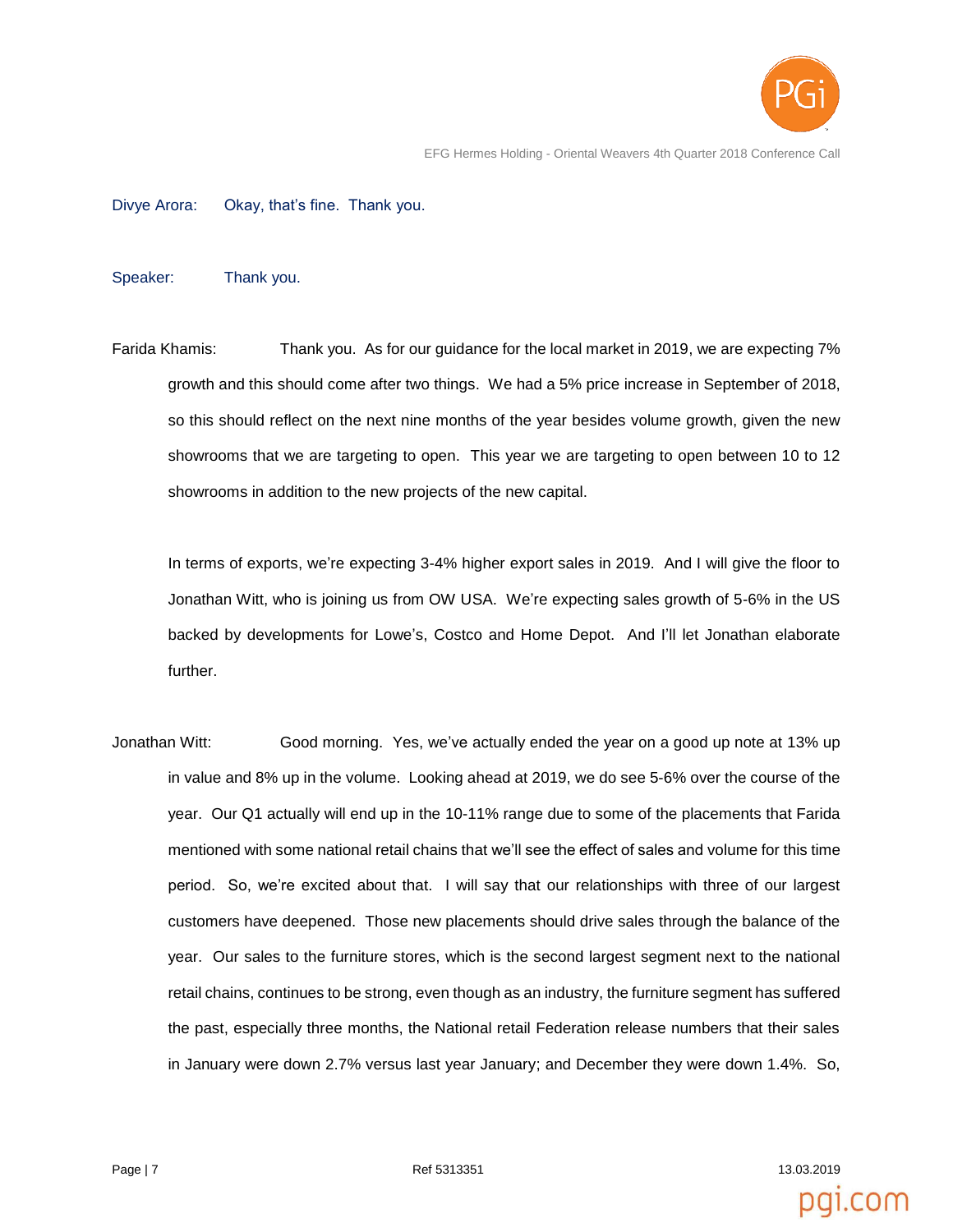

EFG Hermes Holding - Oriental Weavers 4th Quarter 2018 Conference Call that considered that our business continues to outpace it, we're taking market share. So, we're very positive there.

And then in the US, of course, the e-commerce sector continues to grow. The double-digit growth for us year-over-year has been consistently – so, that is definitely the largest growing distribution channel.

The other side of things when you talk about the large discounters, over Q4 and into the beginning of Q1, we have faced some challenges due to the Turkish lira versus the dollar. The Turkish manufacturers have been able to offer some amazing deals on inventory that they had and/or raw materials that they can produce with. So, in the short-term, that has been a challenge. However, just released over the weekend where Turkey is in a recession for the first time in a decade and as these suppliers are now having to go out and buy new raw materials, we see that coming to an end. So, that's a real positive for our business.

- Ingy El Diwany: Thank you. As for IKEA, we expect this year 7-8% growth in our exports to IKEA with 14% higher average selling price and 7% lower volume. In Q1 of 2019, the customer is currently testing the markets regarding the new launches, so we expect the orders to start in late March this year, end of month. Are there any further questions?
- Operator: And as a reminder, that is star one to ask questions over the phones. And we do have a question from Noura Alagil from Aljaheer.
- Noura Alagil: Yes, hi. Hello. I'm just wondering up on the warehouse you mentioned for the polypropylene. Can you please share with us the plant capacity for such if you are able to add that? Will you be able to store more than five months, let's say, of polypropylene inventories?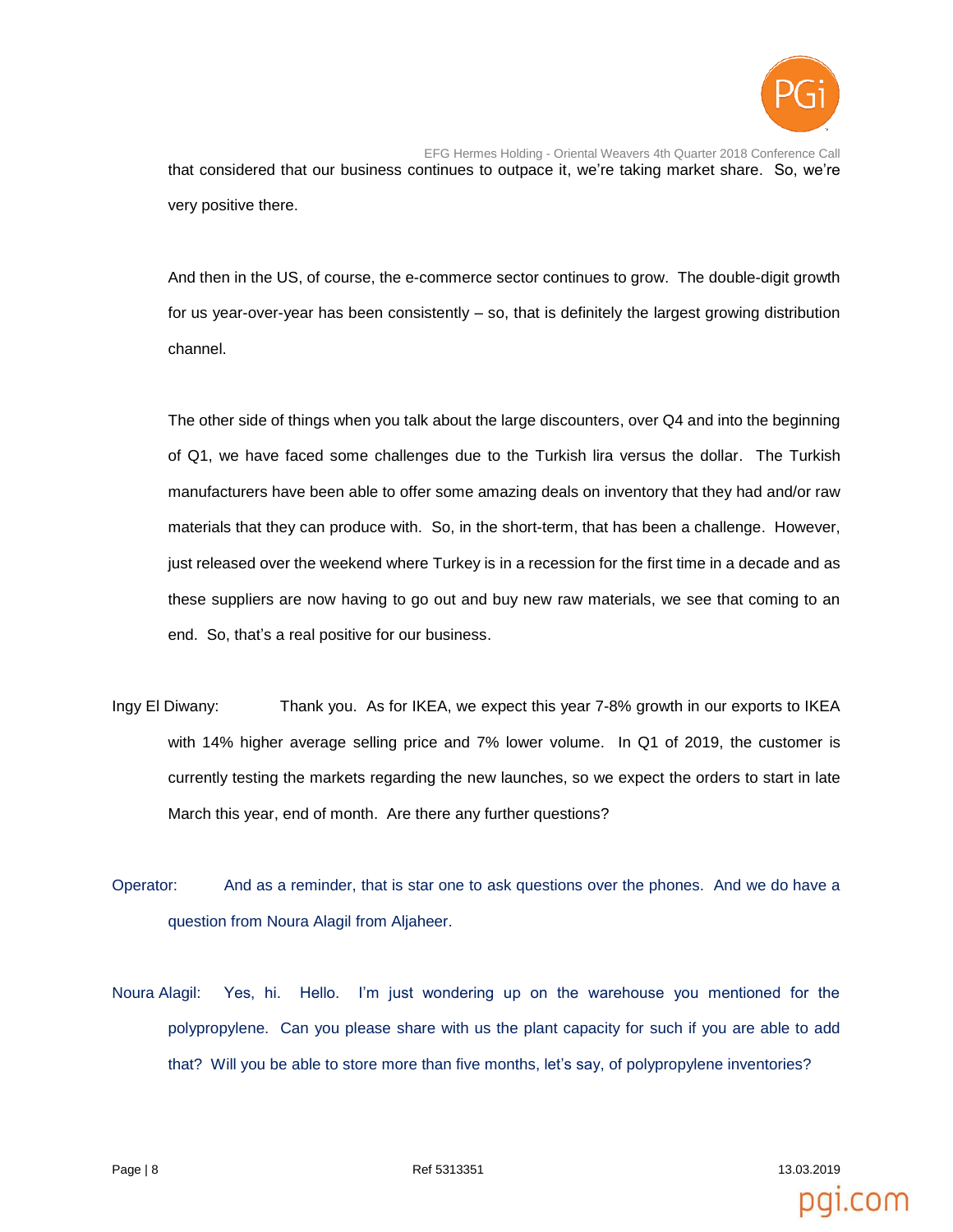

EFG Hermes Holding - Oriental Weavers 4th Quarter 2018 Conference Call Ingy El Diwany: Okay, currently, the storage capacity that we have for the polypropylene is around 7,000 tons, which is equivalent to a one month's requirement. We are planning to rent or to establish our own warehouse with the same capacity of seven months.

Madani Hozaien: 7,000.

Ingy El Diwany: 7,000.

Noura Alagil: Okay. So, in addition of one month inventory?

Ingy El Diwany Exactly, yeah.

Noura Alagil: And can you share with us the capex you're expecting if you were to build this?

Ingy El Diwany: Yes, if we are going to rent, this is going to cost us around \$4 per ton. If we are going to have an open warehouse, it should cost us around EGP4 million. If we are going to establish closed warehouse, it should go up to around EGP25-EGP30 million. So, the three options are currently being studied but there is another fourth option that we will store at the warehouses of the supplier. All options are currently being studied.

Noura Alagil: And you'd be paying rents on that?

Farida Khamis: Yes, of course. It depends on the negotiation.

Noura Alagil: Okay. Is it expected to be below the \$4 per ton range?

Farida Khamis: Yeah, we are going to offer them the same amount renting outside and we will see.

Page | 9 Ref 5313351 13.03.2019

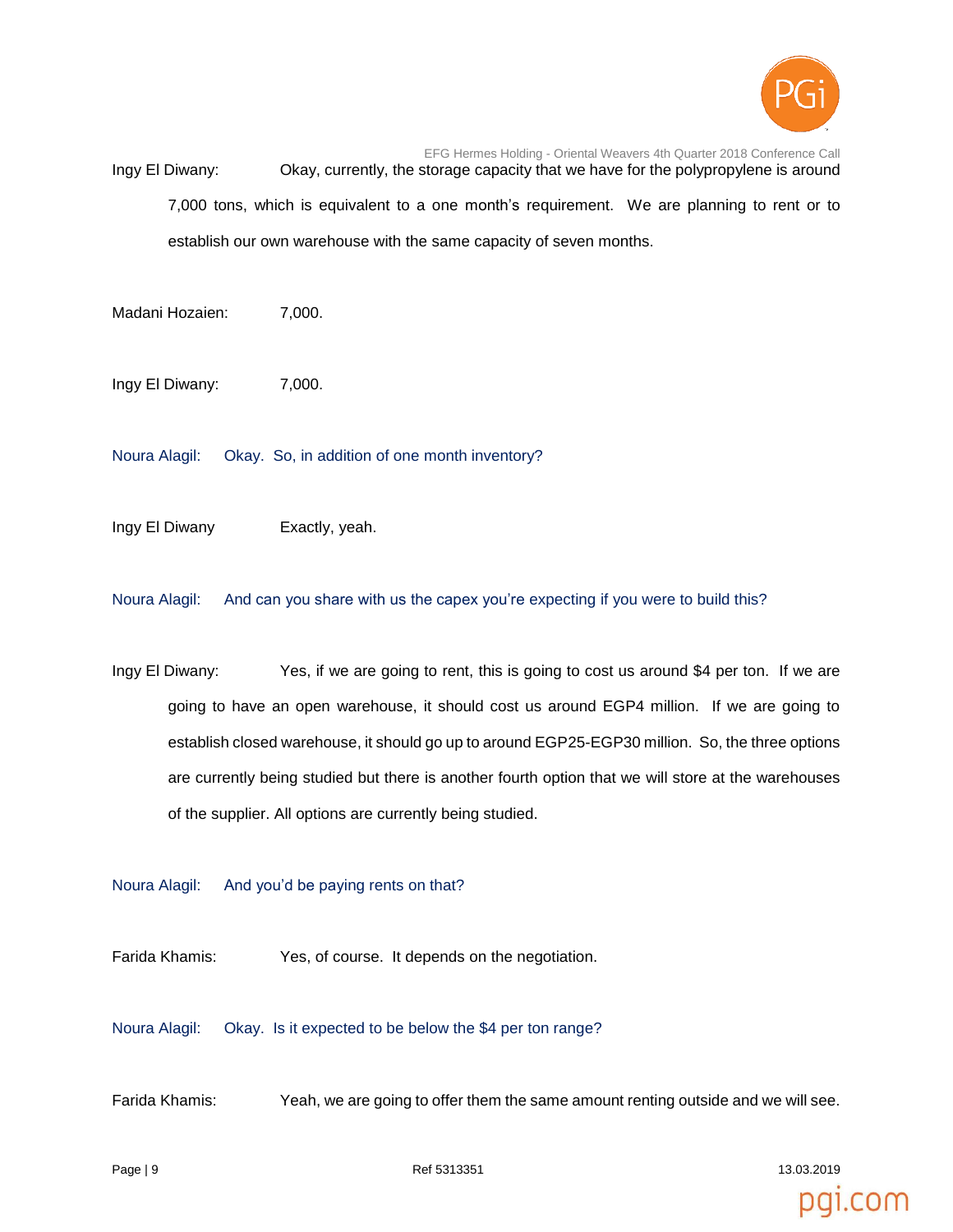

pgi.com

EFG Hermes Holding - Oriental Weavers 4th Quarter 2018 Conference Call

- Noura Alagil: Okay, and that's annual, right? And on the CapEx for 12 the showrooms you're adding, 10 to 12, what's the capex for each store?
- Ingy El Diwany: For the stores? Regarding the showrooms you mean?
- Noura Alagil: Yes.
- Ingy El Diwany: It's around EGP2,000 per square meter, and the average size of the showrooms that we rent is around 200 square meter. So, it's only the furnishing and the refurbishment, painting or installing tiles. So, it costs us between EGP2000 to EGP2500 per square meter.
- Noura Alagil: Thank you.
- Ingy El Diwany: Thanks.
- Operator: And there are no further questions at the time. But as a reminder, that is star one. And we do have another question from Divye Arora.
- Divye Arora: Hi. I have a follow-up question on the impairment side. So, what I've seen is that you have been speaking around on the average 90-95 million provisions in impairments. I think this is basically coming from receivables and the inventory. So, if you – I'm just taking the average of last four years. It's around 95 million. And in 2018, you took around 100 million. So, can we expect a similar number going forward?

Ingy El Diwany: Yes, around the same number, slightly higher between 100 million to 120 million.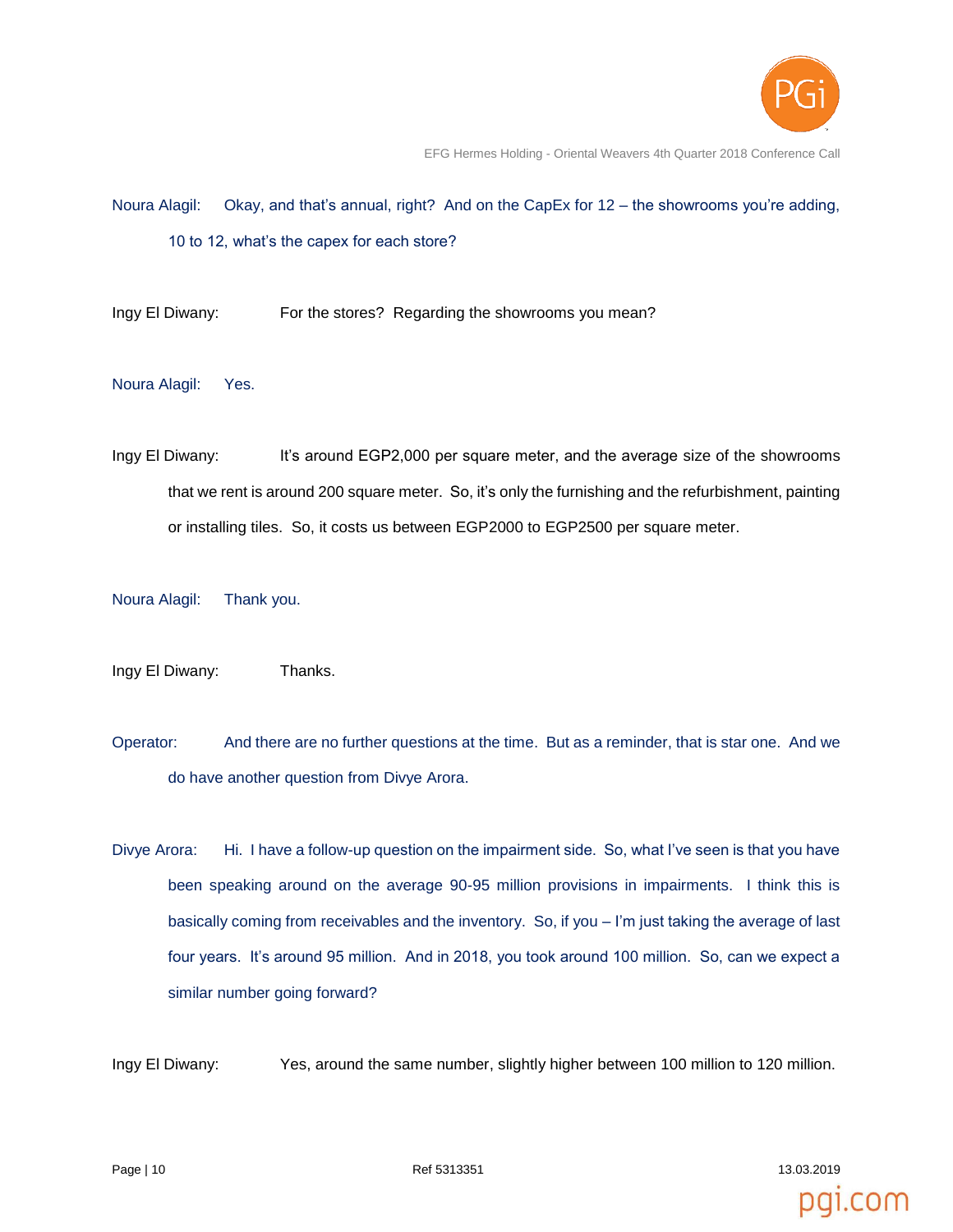

EFG Hermes Holding - Oriental Weavers 4th Quarter 2018 Conference Call Madani Hozaien: And part of the provision – is also a new law that took place in 2018 concerning the social healthcare. We book it as provisions this time not as part of COGS as we – for our free zone companies, we think that we are not eligible for it. We are not eligible, so we will go to court again.

- Divye Arora: Okay. And you were saying that the rollback of this free zone fees, where were you booking this fees? This was the part of SG&A?
- Madani Hozaien: it was recorded previously In the COGS and we will discuss with the auditor where to record the reversed amount, but most probably below the EBIT line.

Divye Arora: Okay. Thank you.

Madani Hozaien: Welcome.

- Operator: And there are no further questions at this time.
- Farida Khamis: Thank you.
- Nada Amin: Thank you everyone for taking the time to dial into this call and have a good day.
- Madani Hozaien: Thank you.
- Farida Khamis: Thank you.